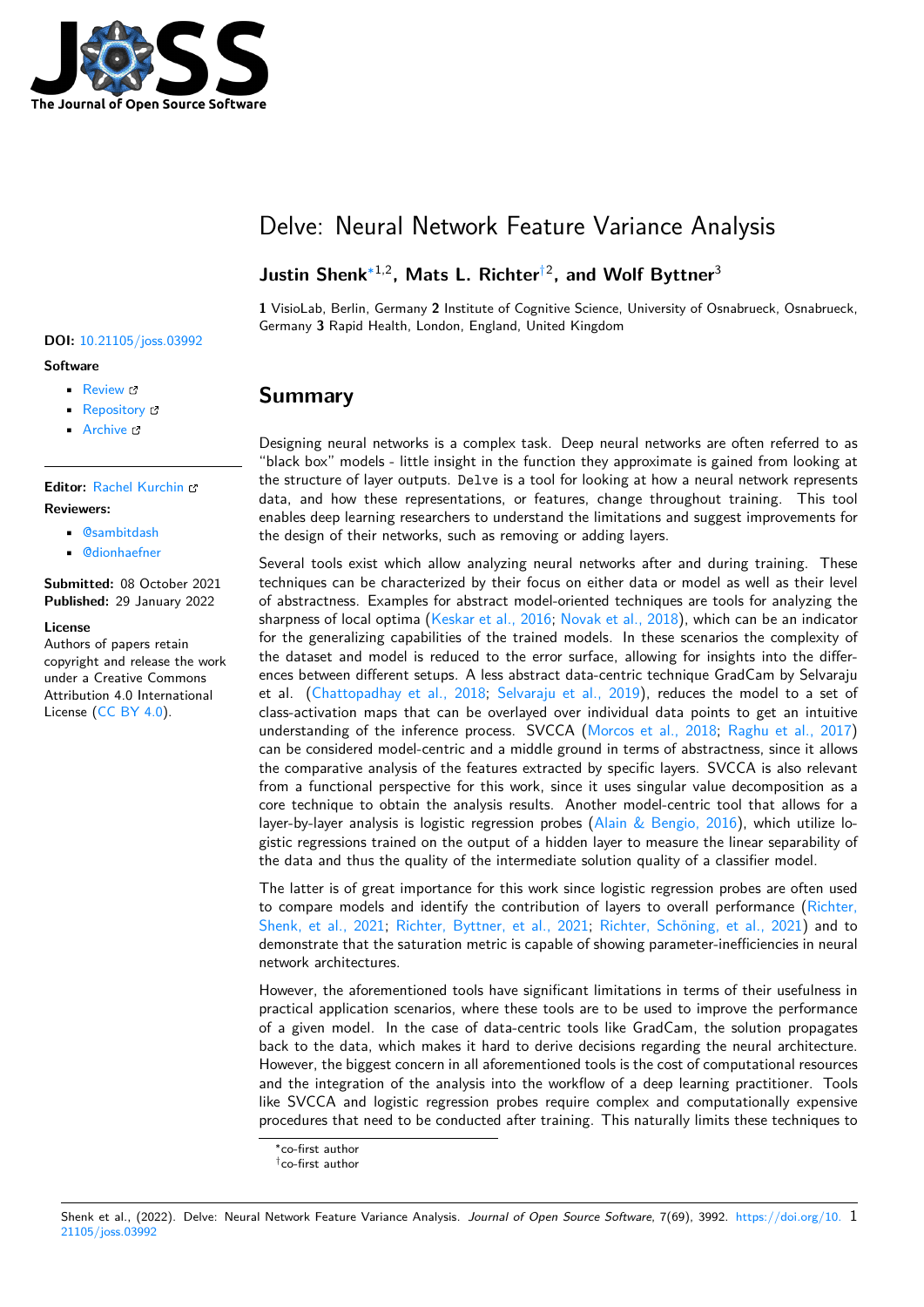

small benchmarks and primarily academic datasets like Cifar10 (Richter, Shenk, et al., 2021). An analysis tool that is to be used during the development of a deep learning-based model needs to be able to be used with as little computational and workflow overhead as possible. Ideally, the analysis can be done live while the training is in progress, allowing the researcher to interrupt potentially long-running training sessions to impro[ve the model. Saturation wa](#page-4-2)s proposed in 2018 (Shenk, 2018) and later refined (Richter, Shenk, et al., 2021) and is the only analysis technique known to the authors that has this capability while allowing to identify parameter-inefficiencies in the setup (Richter, Shenk, et al., 2021; Richter, Byttner, et al., 2021; Richter, Schöning, et al., 2021). To make saturation usable in an application scenario, it is necessary to p[rovide an eas](#page-4-5)y-to-use framework [that allows for an integration](#page-4-2) of the tool into the normal training and inference code with only minimally invasive changes. It is also necessary that the computation and a[nalysis can be done online as p](#page-4-2)[art of the regular forward](#page-4-3) [pass](#page-4-3) o[f the model, to make the integ](#page-4-4)ration as seamless as possible. A numerical comparison of these various methods is a promising avenue for future research into model introspection.

Delve is a tool for extracting information based on the covariance matrix of the data like saturation and the intrinsic dimensionality from neural network layers. To emphasize practical usability, special attention is placed on a low overhead and minimally invasive integration of Delve into existing training and inference setups: Delve hooks directly into PyTorch (Paszke et al., 2019) models to extract necessary information with little computational and memory overhead, thanks to an efficient covariance approximation algorithm. We enable the user to store and analyze the extracted statistics without changing their current experiment workflow, by making Delve easy to integrate into monitoring systems and making this interfa[ce easy](#page-3-5) [to expand.](#page-3-5) This allows the user to utilize their preferred way of monitoring experiments, from simple CSV-Files and folder structures to more sophisticated solutions like TensorBoard (Abadi et al., 2015). A comprehensive source of documentation is provided on the homepage (http://delve-docs.readthedocs.io).

### **[Statement of N](#page-3-6)eed**

[Research on spectral properties of](delve-docs.readthedocs.io) neural network representations has exploded in recent years (Alain & Bengio, 2016; Montavon et al., 2010; Morcos et al., 2018; Raghu et al., 2017; Selvaraju et al., 2019; Zhou et al., 2016). Publications like (Raghu et al., 2017) and (Richter, Shenk, et al., 2021) demonstrate that useful and interesting information can be extracted from the spectral analysis of these latent representations. It has also been shown that metrics l[ike saturation \(Shenk,](#page-3-4) 2018; [Shenk et al., 201](#page-3-7)9[\) can be used to op](#page-3-3)ti[mize neural network](#page-4-1) [architectures by ident](#page-4-0)i[fying pathological](#page-4-6) patterns hinting at i[nefficiencies of the](#page-4-1) neural [network](#page-4-2) [structure.](#page-4-2)

The main purpose of Delve is to provide easy and flexible access to these types of layerbased statistics. [The combina](#page-4-5)t[ion of ease of usage](#page-4-7) and extensibility in Delve enables exciting scientific explorations for machine learning researchers and engineers. Delve has already been used in a number of scientific publications (Richter, Shenk, et al., 2021; Richter, Byttner, et al., 2021; Richter, Schöning, et al., 2021). The source code for Delve has been archived to Zenodo with the linked DOI: (Shenk et al., 2021)

### **[Overvie](#page-4-3)[w of the Library](#page-4-4)**

The software is structured into [several modules wh](#page-4-8)ich distribute tasks. Full details are available at https://delve-docs.readthedocs.io/.

The TensorBoardX SummaryWriter (Abadi et al., 2015) is used to efficiently save artifacts like images or statistics during training with minimal interruption. A variety of layer feature st[atistics can be observed:](https://delve-docs.readthedocs.io/)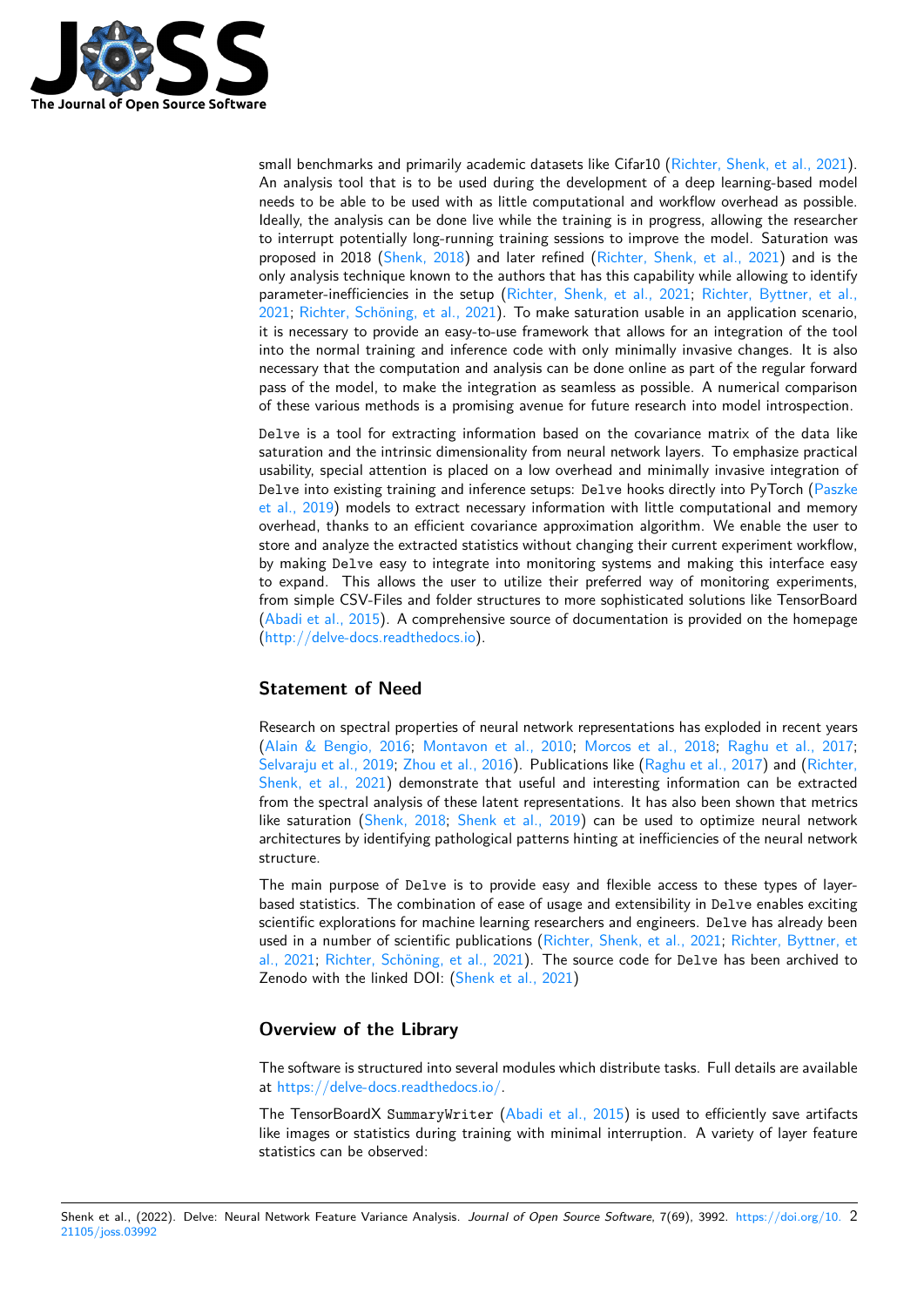

#### **Statistic**

intrinsic dimensionality

layer saturation (intrinsic dimensionality divided by feature space dimensionality the covariance-matrix the determinant of the covariance matrix (also known as generalized variance) the trace of the covariance matrix, a measure of the variance of the data the trace of the diagonal matrix, another way of measuring the dispersion of the data. layer saturation (intrinsic dimensionality divided by feature space dimensionality)

Several layers are currently supported:

- Convolutional
- Linear
- LSTM

Additional layers such as PyTorch's ConvTranspose2D are planned for future development (see issue  $#43$ ).

#### **Eigendecomposition of the feature covariance matrix**

The [comp](https://github.com/delve-team/delve/issues/43)utation of saturation and other related metrics like the intrinsic dimensionality requires the covariance matrix of the layer's output. Computing the covariance matrix of a layer's output on the training or evaluation set is impractical to do naively, since it would require holding the entire dataset in memory. This would also contradict our goal of seamless integration in existing training loops, which commonly operate with mini-batches. Therefore, a batch-wise approximation algorithm is used to compute the covariance matrix online during training:

We can compute the covariance between two variables by using the covariance approximation algorithm for two random variables *X* and *Y* with *n* samples:

$$
Q(X,Y) = \frac{\sum_{i=1}^{n} x_i y_i}{n} - \frac{(\sum_{i=1}^{n} x_i)(\sum_{i=1}^{n} y_i)}{n^2}
$$

Where *x<sup>i</sup>* and *y<sup>i</sup>* are individual observations of the respective random variables *X* and *Y* and *n* is the total number of samples. The advantage of this method is that only the number of seen samples, the sum of squares and the sum of the variables need to be stored, making the memory consumption per layer constant with respect to the size of the dataset. By computing Q(X, Y) for all possible combinations of features, we obtain the covariance matrix of the layer's output  $Q(Z_l, Z_l)$ , where  $Z_l$  is the layer's output over the entire dataset. We can parallelize the computations of all feature combinations by exploiting the shape of the layer output matrix *A<sup>l</sup>* of the layer  $l$ : We can compute  $\sum_{i=1}^n x_i y_i$  for all feature combinations in layer  $l$  by calculating the running squares  $\sum_{b=0}^BA^T_{l,b}A_{l,b}$  of the batch output matrices  $A_{l,b}$  where  $b\in\{0,...,B-1\}$ for  $B$  batches. We replace  $\frac{(\sum_{i=1}^nx_i)(\sum_{i=1}^ny_i)}{n^2}$  by the outer product  $\bar{A}_l\bigotimes \bar{A}_l$  of the sample  $\bar{A}_l$ . This is the running sum of all outputs  $z_{l,k}$ , where  $k \in \{0, ..., n\}$  at training time, divided by the total number of training samples *n*. Our formula for a batch-wise approximated covariance matrix can now be written like this:

$$
Q(Z_l, Z_l) = \frac{\sum_{b=0}^B A_{l,b}^T A_{l,b}}{n} - (\bar{A}_l \bigotimes \bar{A}_l)
$$

The batch-wise updating algorithm allows us to integrate the approximation of the covariance matrix as part of the regular forward pass during training and evaluation. Our algorithm uses a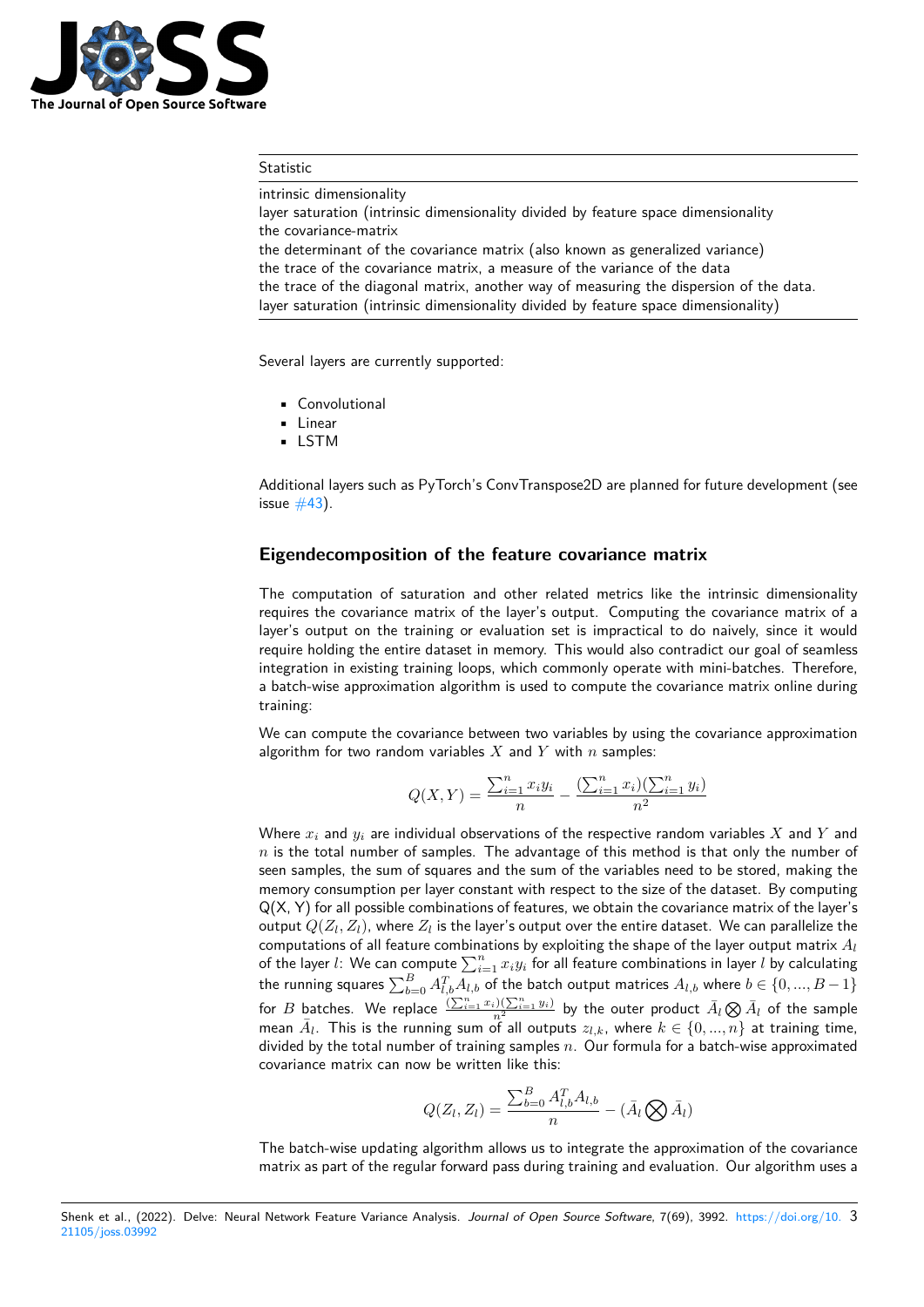

thread-safe common value store on a single compute device or node, which furthermore allows updating the covariance matrix asynchronously when the network is trained in a distributed manner. To avoid problems that can be caused by rounding errors and numerical instability, our implementation of the algorithm converts by default all data into 64-bit floating-point values by default.

Another challenge is the dimensionality of the data in convolutional layers, where a simple flattening of the data vector would result in a very high dimensional vector and a computationally expensive singular value decomposition as a direct consequence. To address this issue, we treat every kernel position as an individual observation. This turns a 4th-degree outputtensor of shape (samples, height, width, filters) into a matrix of shape (samples *·* height *·* width, filters). The advantage of this strategy is that no information is lost, while keeping the dimensionality of *Q* at a manageable size. Optionally, to reduce the computations required further, the feature map can be automatically reduced in size using linear interpolation to a constant maximum height and width. Since information is lost during this process, this is disabled.

This approximation method was described alongside the saturation metric in the works of (Shenk, 2018; Shenk et al., 2019) and further refined by (Richter, Shenk, et al., 2021).

## **[Referenc](#page-4-5)[es](#page-4-7)**

- Abadi, M., Agarwal, A., Barham, P., Brevdo, E., Chen, Z., Citro, C., Corrado, G. S., Davis, A., Dean, J., Devin, M., Ghemawat, S., Goodfellow, I., Harp, A., Irving, G., Isard, M., Jia, Y., Jozefowicz, R., Kaiser, L., Kudlur, M., … Zheng, X. (2015). *TensorFlow: Large-scale machine learning on heterogeneous systems*. https://www.tensorflow.org/
- <span id="page-3-6"></span>Alain, G., & Bengio, Y. (2016). Understanding intermediate layers using linear classifier probes. *ArXiv*, *abs/1610.01644*.
- Chattopadhay, A., Sarkar, A., Howlader, P., [& Balasubramanian, V. N. \(](https://www.tensorflow.org/)2018). Grad-CAM++: Generalized gradient-based visual explanations for deep convolutional networks. *2018 IEEE Winter Conference on Applications of Computer Vision (WACV)*. https://doi. org/10.1109/wacv.2018.00097
- <span id="page-3-4"></span><span id="page-3-2"></span>Keskar, N. S., Mudigere, D., Nocedal, J., Smelyanskiy, M., & Tang, P. T. P. (2016). On large-batch training for deep learning: Generalization gap and sharp minima. *[CoRR](https://doi.org/10.1109/wacv.2018.00097)*, *[abs/1609.04836](https://doi.org/10.1109/wacv.2018.00097)*.
- <span id="page-3-0"></span>Montavon, G., Müller, K.-R., & Braun, M. L. (2010). Layer-wise analysis of deep networks with gaussian kernels. In J. D. Lafferty, C. K. I. Williams, J. Shawe-Taylor, R. S. Zemel, & A. Culotta (Eds.), *Advances in neural information processing systems 23* (pp. 1678–1686). Curran Associates, Inc. http://papers.nips.cc/paper/ 4061-layer-wise-analysis-of-deep-networks-with-gaussian-kernels.pdf
- <span id="page-3-7"></span>Morcos, A. S., Raghu, M., & Bengio, S. (2018). *Insights on representational similarity in neural networks with canonical correlation*. http://arxiv.org[/abs/1806.05759](http://papers.nips.cc/paper/4061-layer-wise-analysis-of-deep-networks-with-gaussian-kernels.pdf)
- No[vak, R., Bahri, Y., Abolafia, D. A., Pennington, J., & Sohl-Dickstein, J](http://papers.nips.cc/paper/4061-layer-wise-analysis-of-deep-networks-with-gaussian-kernels.pdf). (2018). Sensitivity and generalization in neural networks: An empirical study. *International Conference on Learning Representations*. https://openrevi[ew.net/forum?id=HJC2SzZCW](http://arxiv.org/abs/1806.05759)
- <span id="page-3-5"></span><span id="page-3-3"></span><span id="page-3-1"></span>Paszke, A., Gross, S., Massa, F., Lerer, A., Bradbury, J., Chanan, G., Killeen, T., Lin, Z., Gimelshein, N., Antiga, L., Desmaison, A., Kopf, A., Yang, E., DeVito, Z., Raison, M., Tejani, A., Chilamkurthy, S., Steiner, B., Fang, L., … Chintala, S. (2019). PyTorch: An imperative style, high-perf[ormance deep learning library. In H. Wallach, H.](https://openreview.net/forum?id=HJC2SzZCW) Larochelle, A. Beygelzimer, F. dAlché-Buc, E. Fox, & R. Garnett (Eds.), *Advances in neural information*